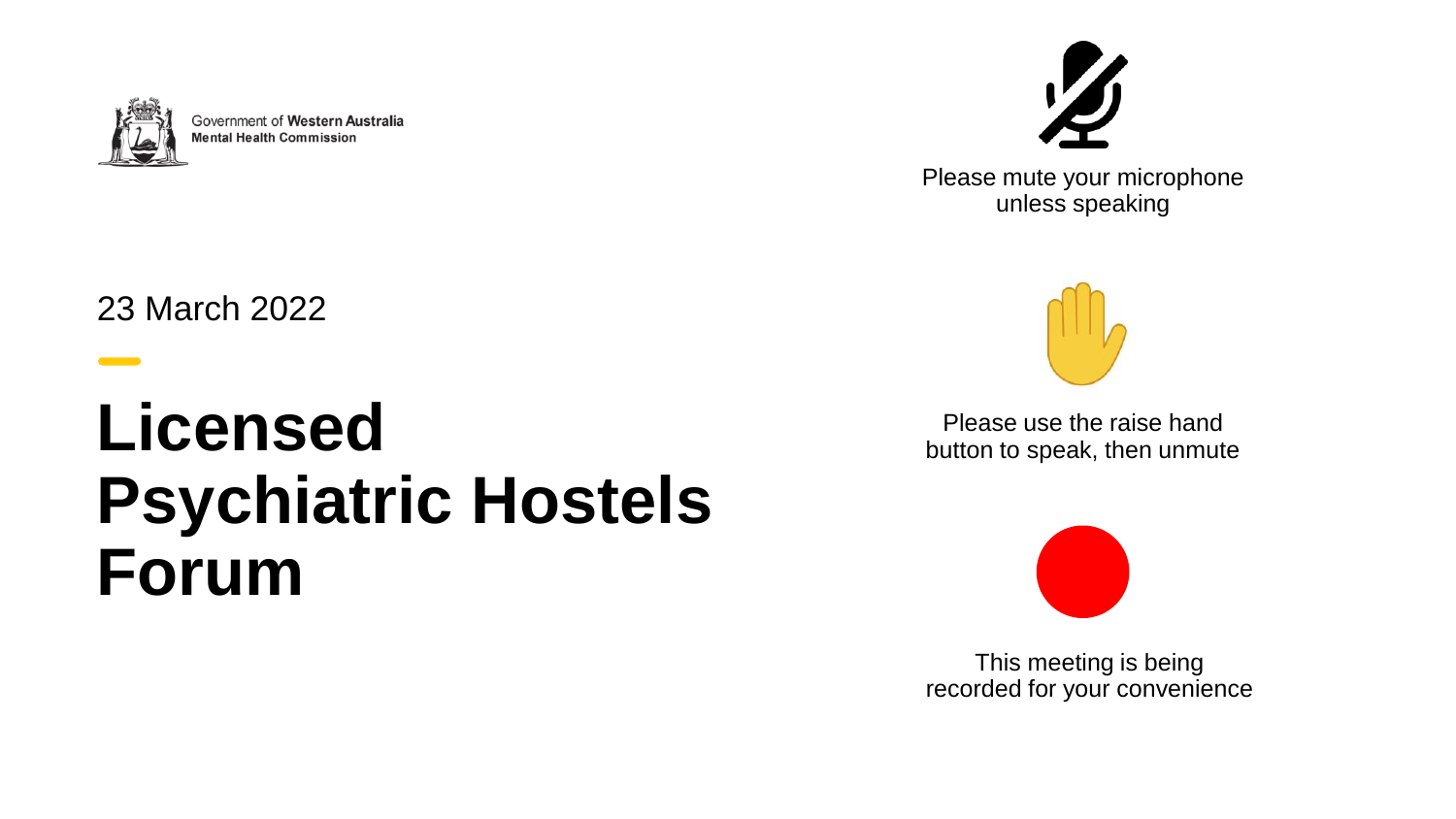

**Contract** 

Government of Western Australia **Mental Health Commission** 

23 March 2022

## **Licensed Psychiatric Hostels Forum**

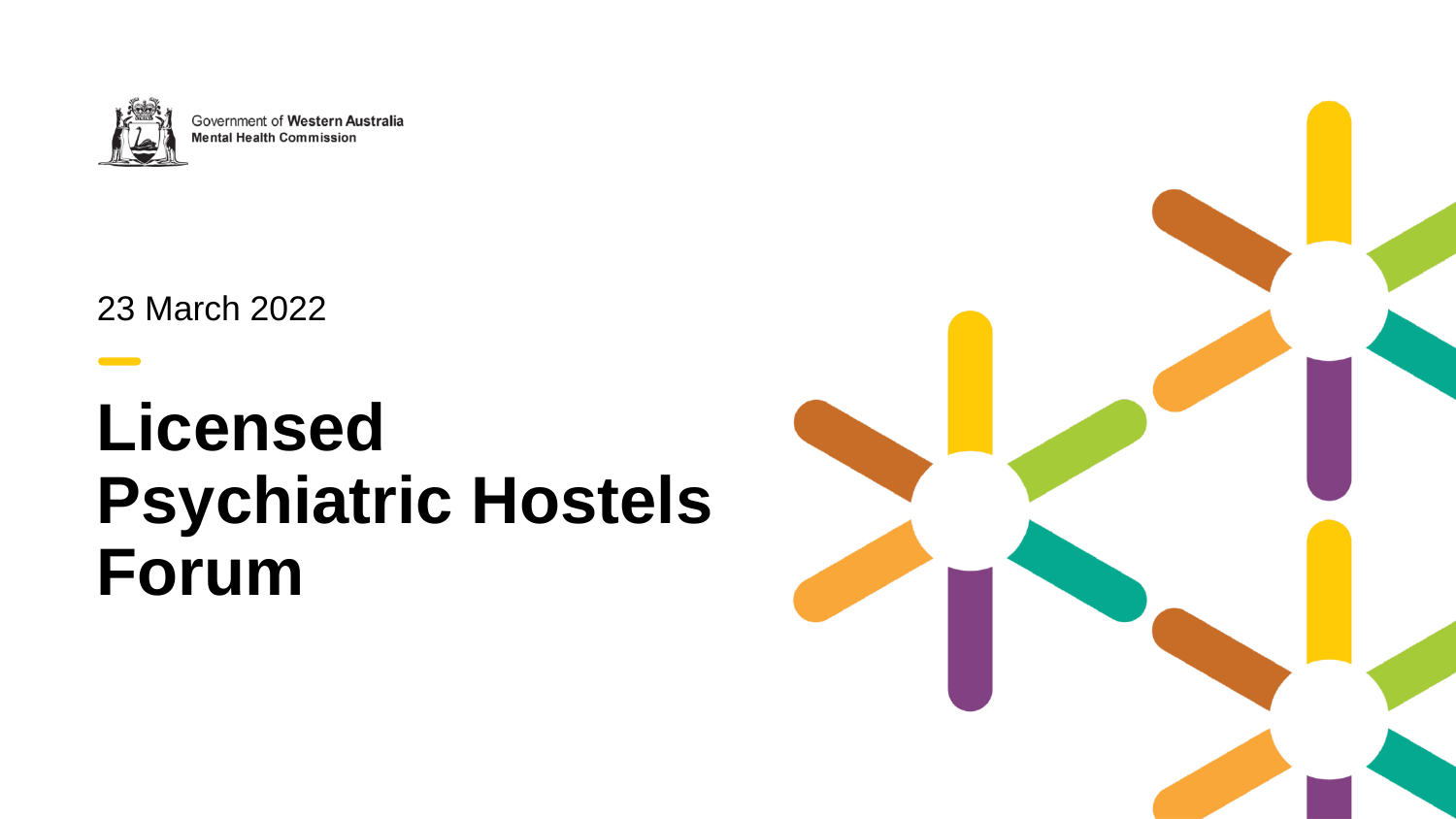

### **Acknowledgement of Country**

I would like to show my respect and acknowledge the Traditional Custodians of the land on which we meet today and pay my respect to their Elders past and present.

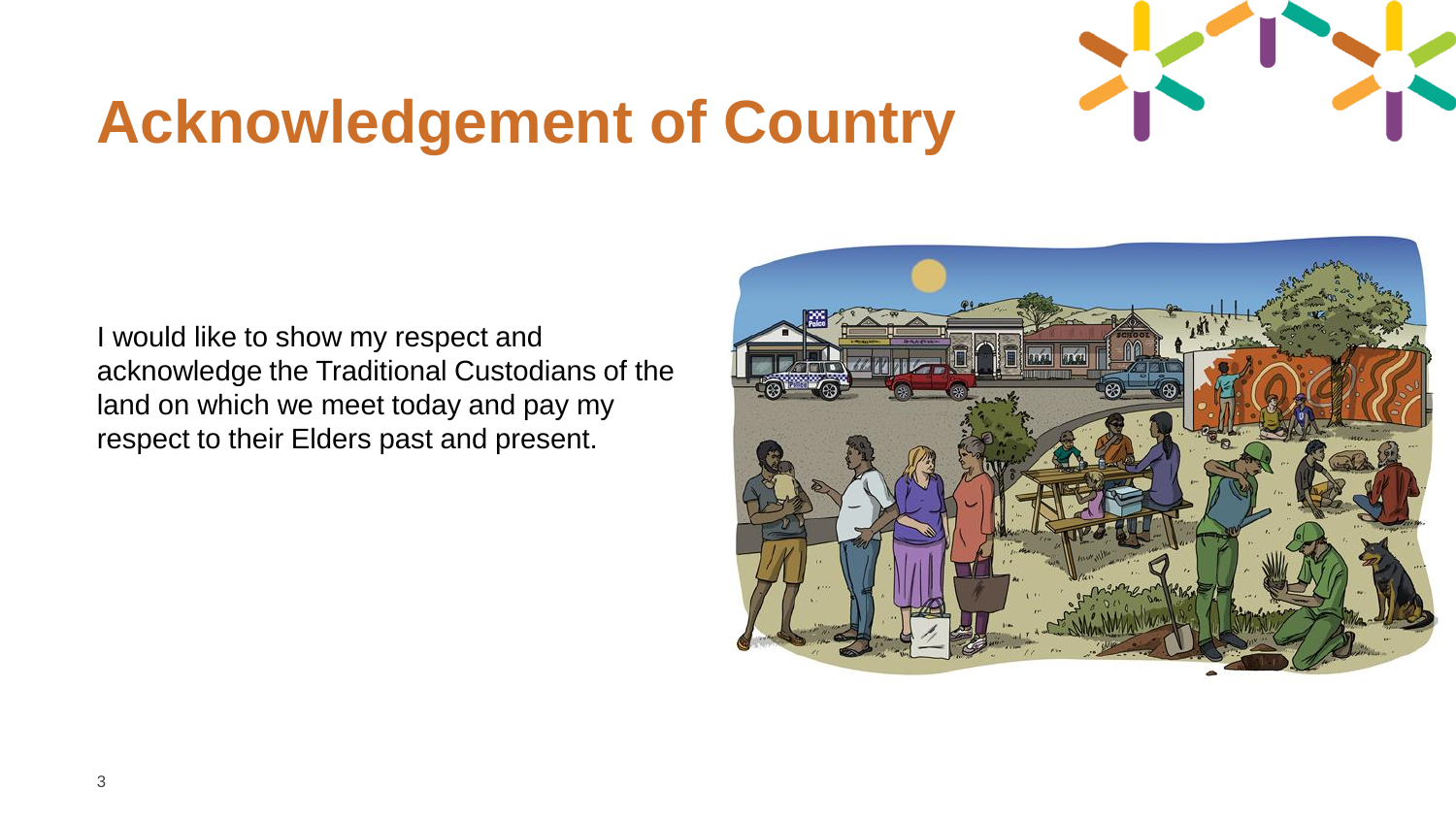### **Acknowledgement of Lived Experience**

I acknowledge the individual and collective expertise of those with a living or lived experience of mental health, alcohol and other drug issues.

We recognise their vital contribution at all levels and value the courage of those who share this unique perspective for the purpose of learning and growing together to achieve better outcomes for all.



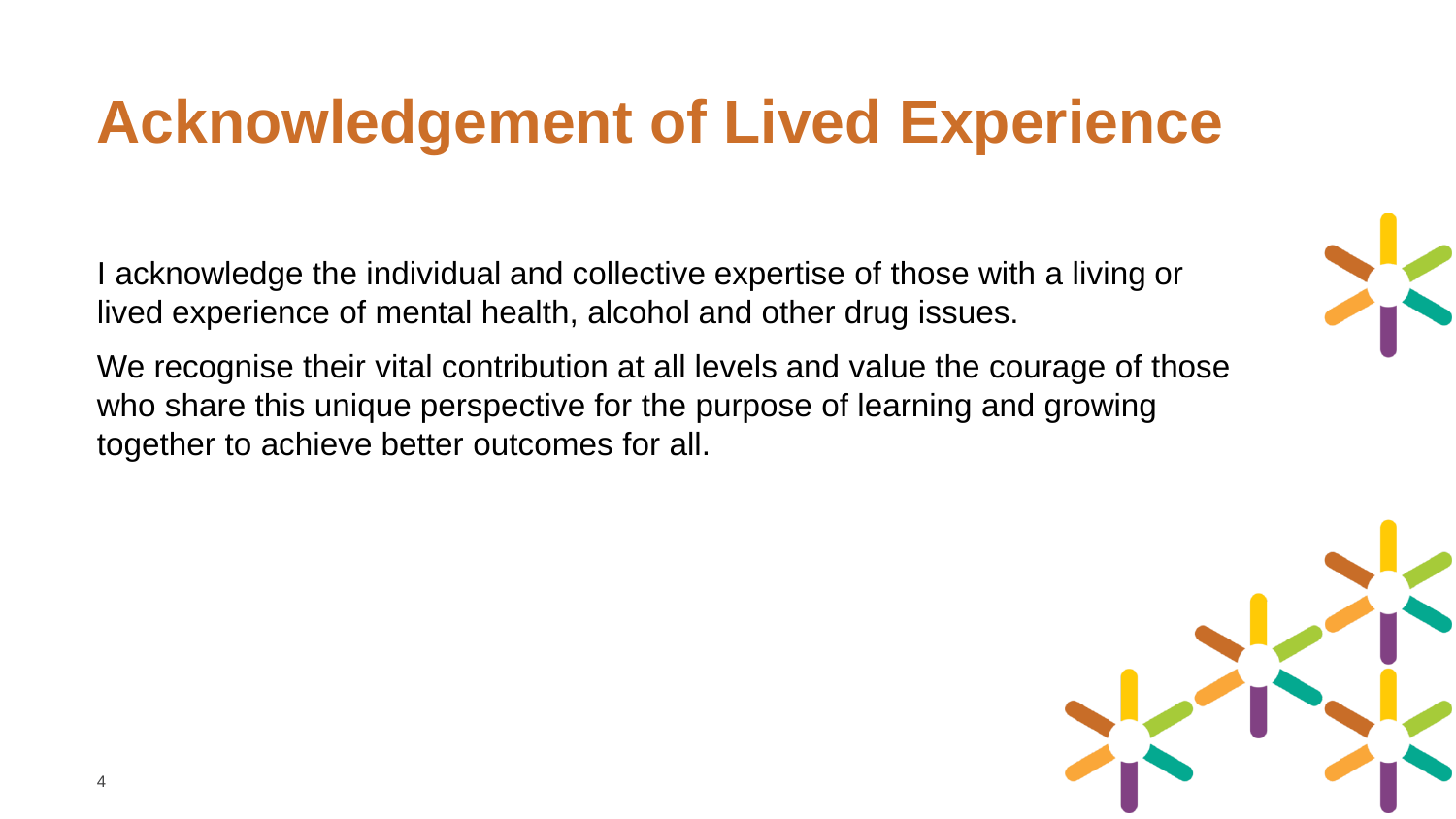## **Outline**

#### **Purpose of today:**

- Lessons Learned from Hostels
- Updates: Devices, Contact Point, PPE and RATS
- WACOSS Cleaning Reimbursement
- WACOSS Community Services Surge Pool
- GP/Nurses Support
- Open Discussion

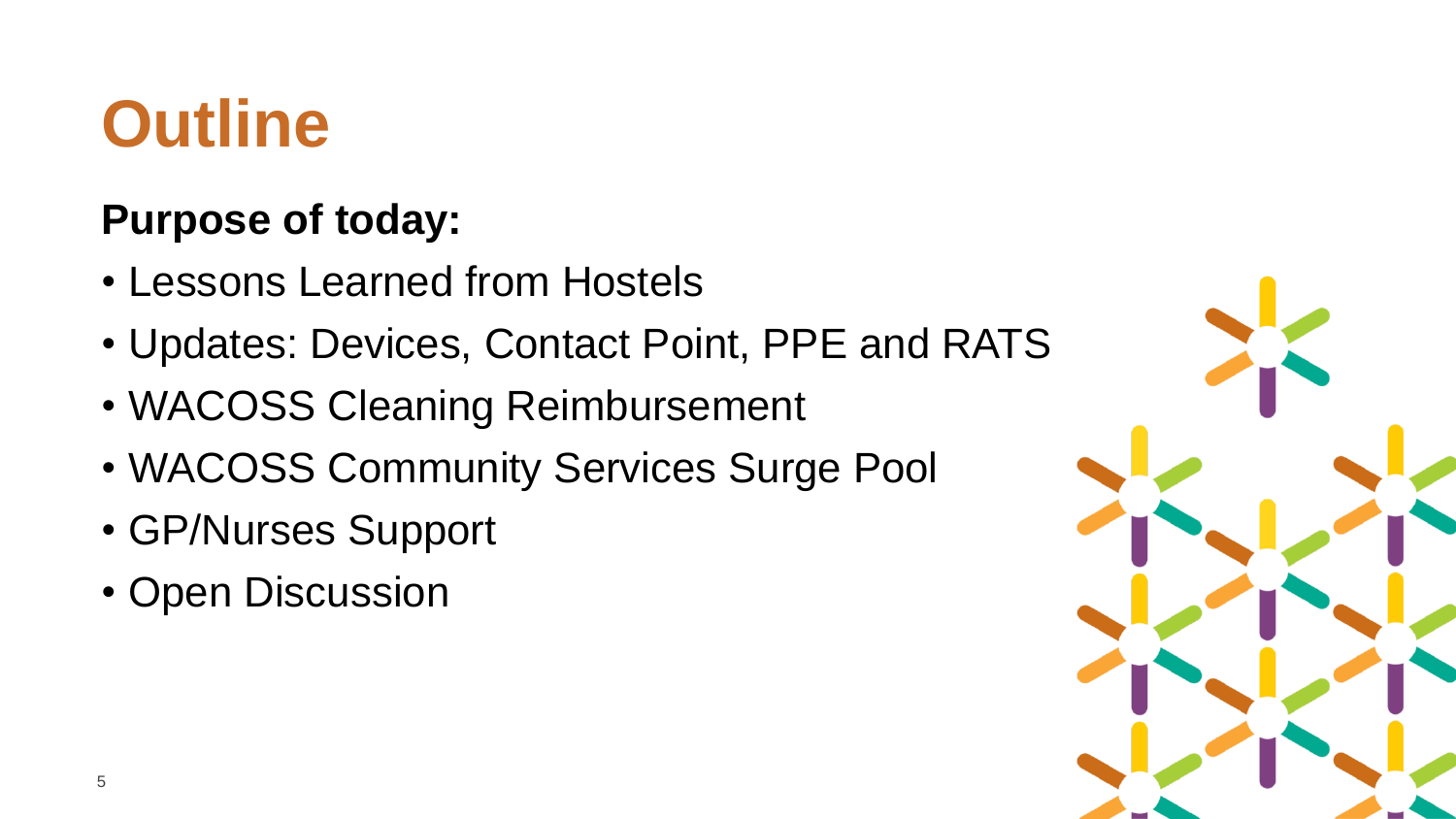## **Quick Announcements**



- Links to MHC COVID updates:
- [https://www.mhc.wa.gov.au/your-health-and-wellbeing/covid-](https://www.mhc.wa.gov.au/your-health-and-wellbeing/covid-19/information-for-psychiatric-hostels/)19/information-for-psychiatric-hostels/
- Updated Guidelines for Use of RATS in the Workplace:
- [https://www.mhc.wa.gov.au/your-health-and-wellbeing/covid-](https://www.mhc.wa.gov.au/your-health-and-wellbeing/covid-19/information-for-psychiatric-hostels/)19/information-for-psychiatric-hostels/
- MHC Mental Health Introductory Training Availability:
	- 29<sup>th</sup> and 30<sup>th</sup> of March (Tuesday and Wednesday)
	- 4<sup>th</sup> and 5<sup>th</sup> of April (Monday and Tuesday)
	- To register interest please email: [covidcoordinationcentre@mhc.wa.gov.au](mailto:covidcoordinationcentre@mhc.wa.gov.au)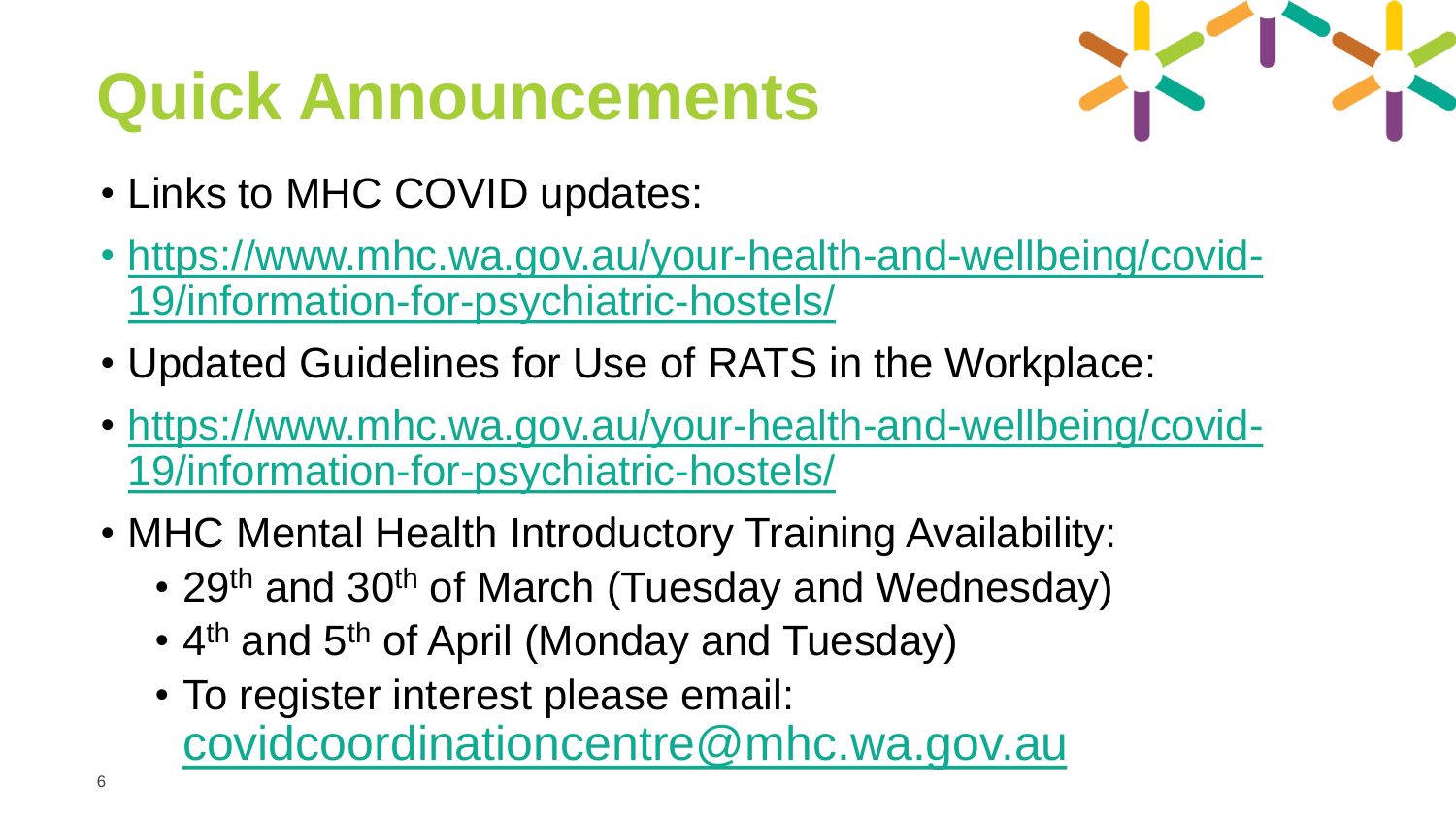## **Lessons Learned**

• Gayle Knight - (St Barts)

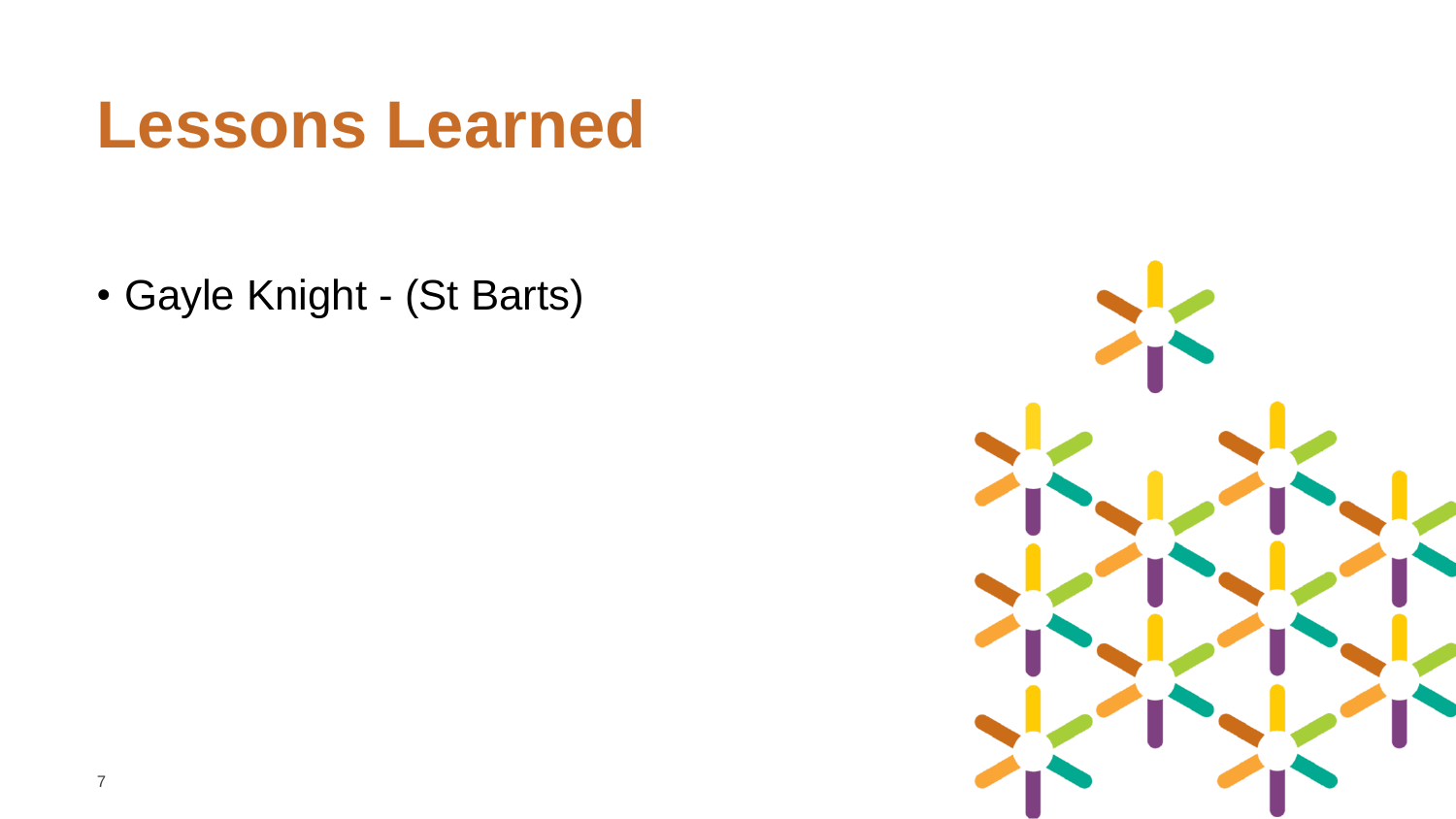# **Reporting Positive COVID Cases**



- Licensed Private Psychiatric Hostels (PPHs) to report all COVID-19 suspected and confirmed cases to the MHC Contact Point by calling 6553 0666
- The Contact Point will notify the OCP, LARU and your Contract Officer of these reported cases on your behalf
	- No need to contact them separately
- All non-urgent requests/queries can be emailed to [covidcoordinationcentre@mhc.wa.gov.au](mailto:ovidcoordinationcentre@mhc.wa.gov.au)

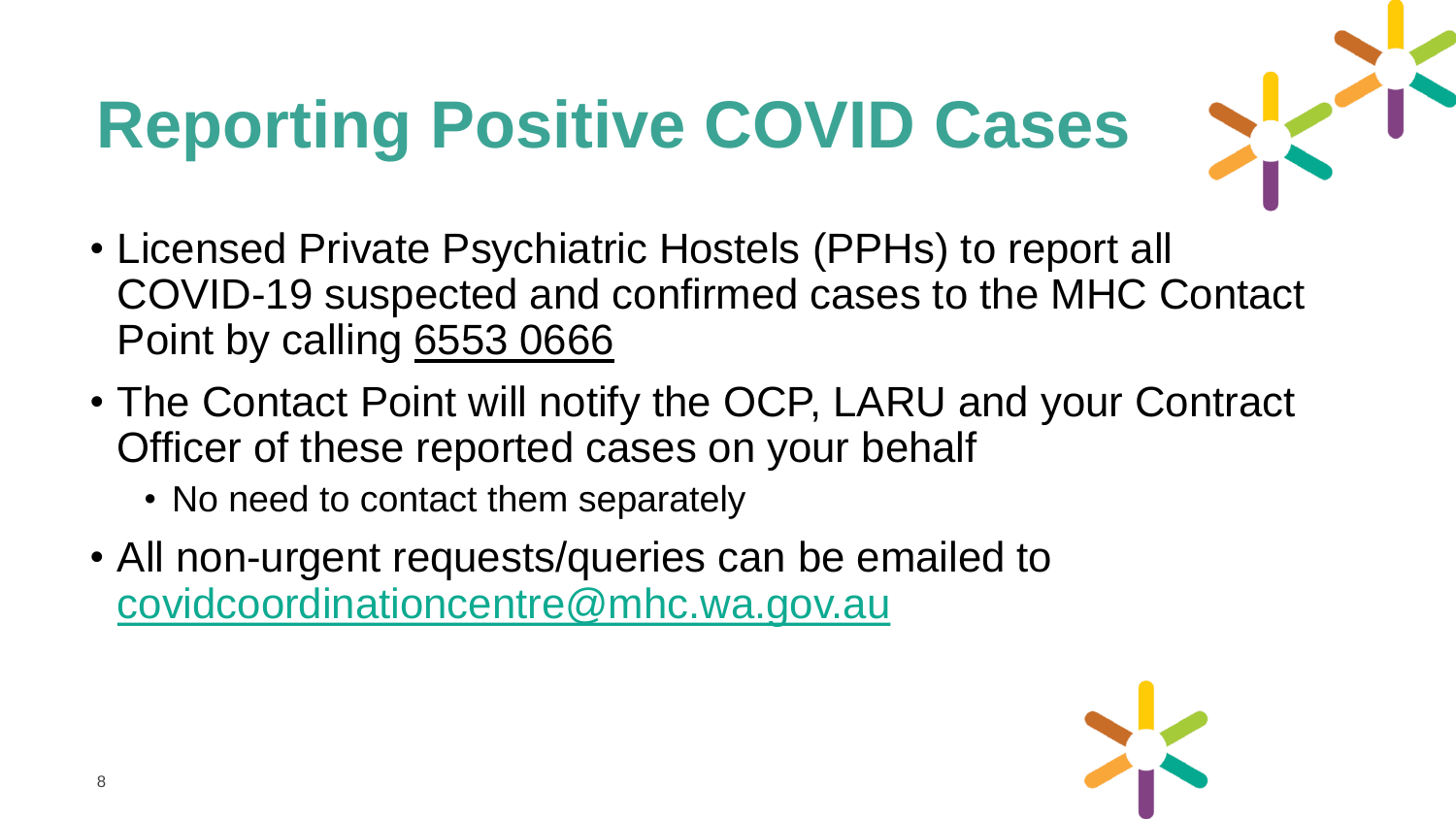## **Contact Point**

**A single point of contact for hostels experiencing COVID-19 related issues**

- Please call in the first instance 6553 0666
- 23 contacts regarding either positive cases or close contacts
	- 1 Positive staff and residents
	- 5 Positive residents
	- 17 Positive staff or close contact residents

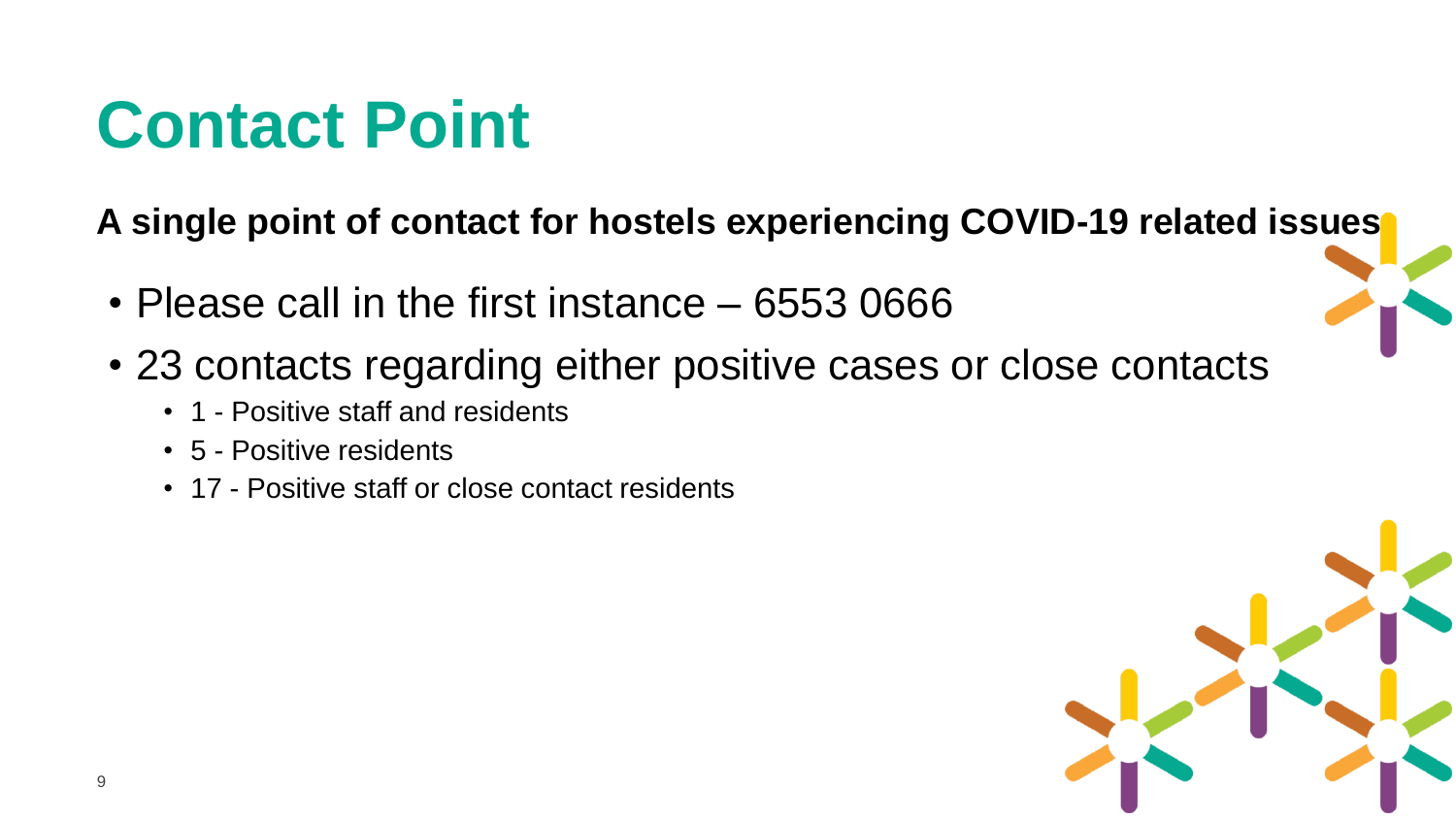### **PPE**

- Most services have received their initial allocation of 2 weeks' worth of gowns and masks.
- Reordering process can take 2 weeks.
- Services should contact the Contact Point ASAP if they have less than a 2-week supply.
- Larger allocation of PPE will depend on storage.
- Small supply of gloves and eyewear.

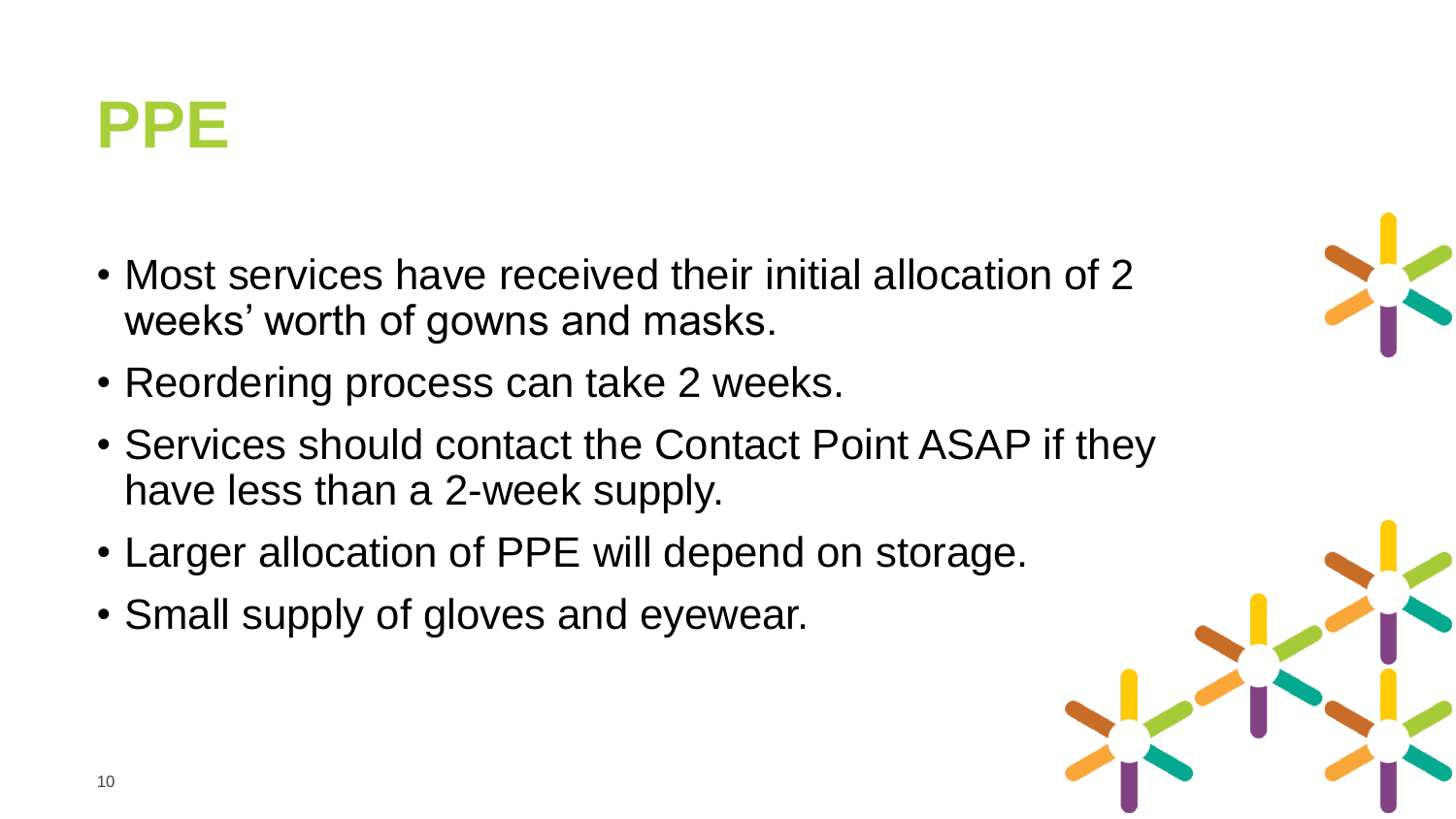### **RATs**

- MHC collaboration with Department of Communities (DoC).
- Disseminated 59,000+ RATs to MHC funded services via DoC.
- Not for survelliance or prevention at the time.
- [New Dept of Health Guidance for use of RATs in the](https://ww2.health.wa.gov.au/~/media/Corp/Documents/Health-for/Infectious-disease/COVID19/COVID19-Guidance-for-the-use-of-RATs-in-workplaces.pdf)  **Workplace**

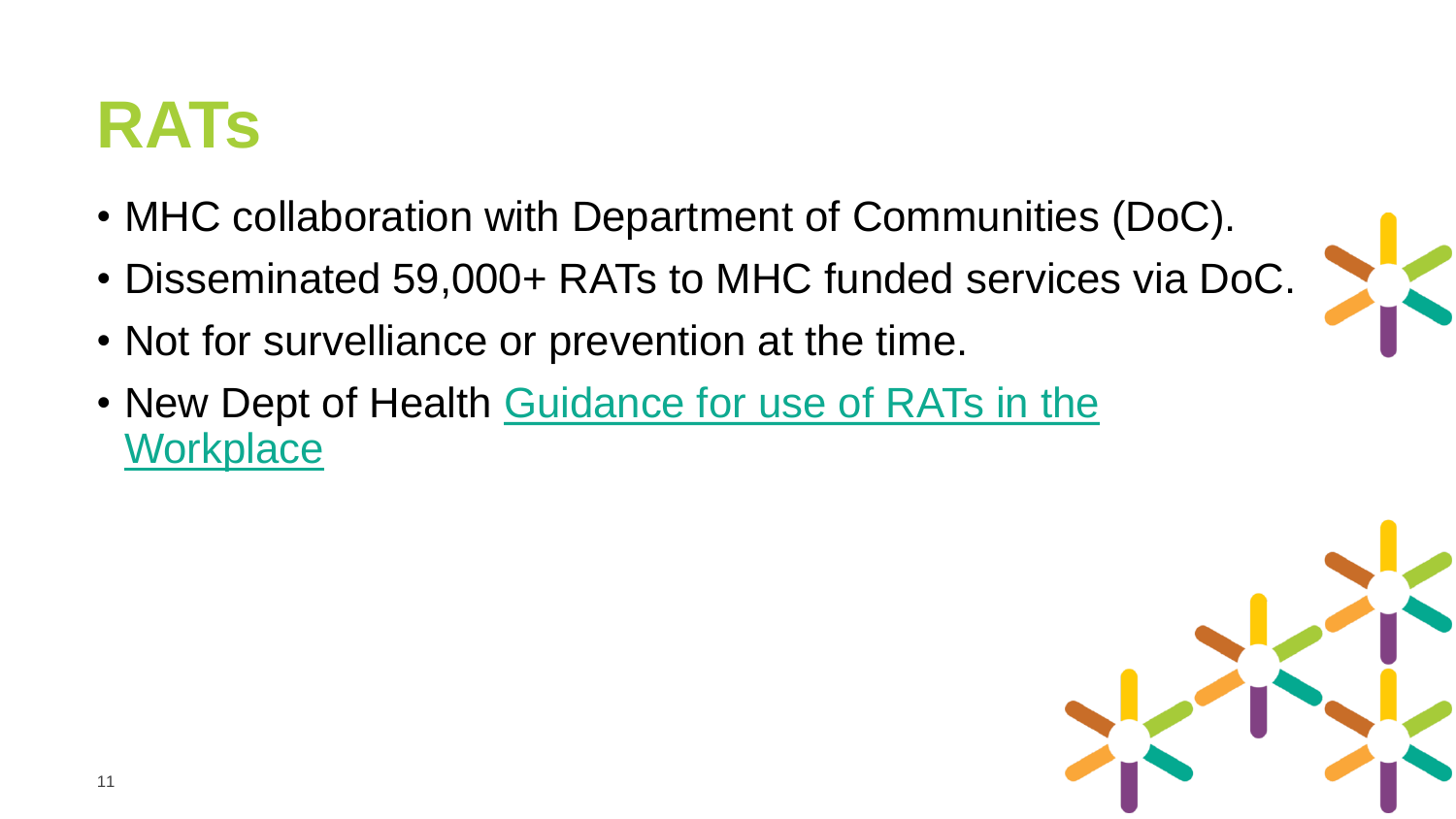

- Accepted, Pending Deployment
- Response Outstanding

### **Devices**

- 164 units offered to 26 MH & AOD residential providers across 86 sites
- 13 have taken up the offer (94) devices), 1 declined and 12 have yet to respond
- Devices not taken up by 28/03/22 will be available for isolating residents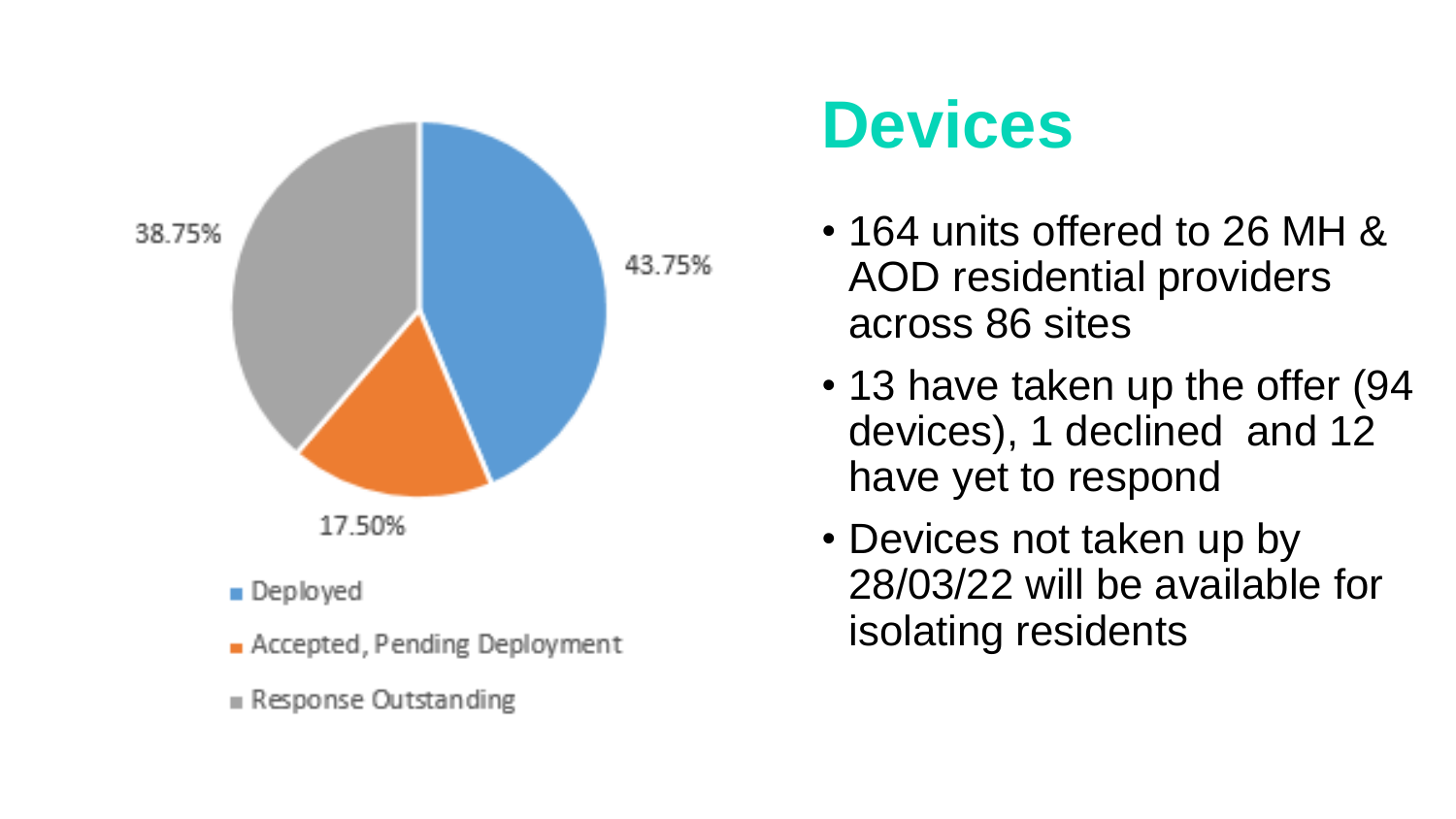## **Department of Communities and WACOSS – Cleaning**



Cleaning Reimbursement portal is [live](https://www.wacoss.org.au/covid-19-cleaning-reimbursement-scheme/)

Eligibility Criteria

- Not-for-profit community service with a WA Government contract, providing services to vulnerable community members
- Cleaning is required in response to a positive COVID case
- Recommended Use TGA approved products
- Organisations to follow the CHO cleaning guidelines
- Funding available on a reimbursement basis on the provision of receipts and meeting the eligibility criteria
- No limit on number of times an organisation can claim as long as the claim meets the eligibility criteria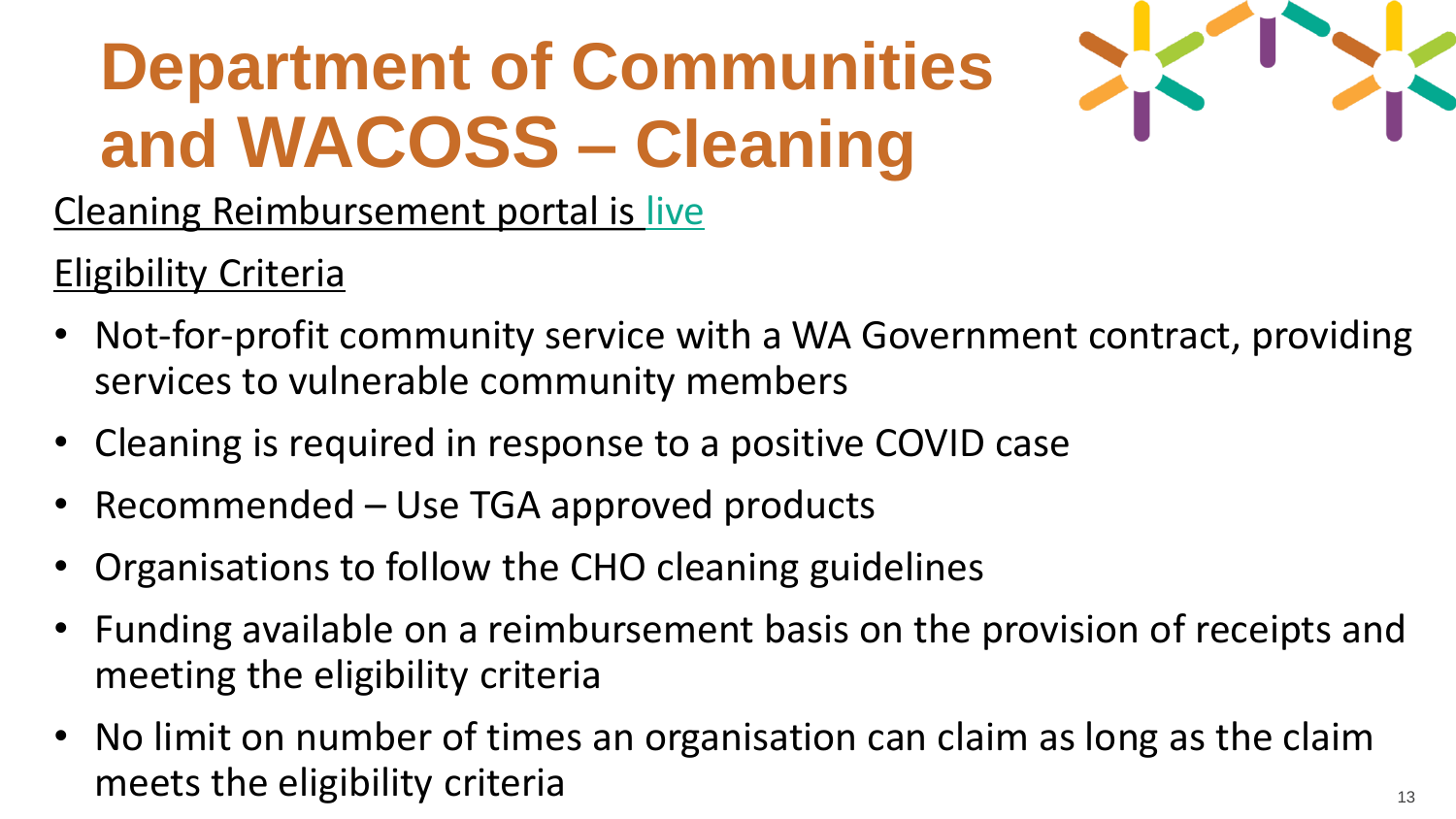# **Department of Communities and WACOSS – Cleaning**



#### Restrictions

- Not to be used for reimbursement for regular cleaning
- Not for Aged care or NDIS federally funded programs or individual NDIS care packages
- Claims are valid from 14/01/2022 and are ongoing while funds available

#### Further Information

- Email: [info@wacoss.org.au](mailto:info@wacoss.org.au) [TGA approved products](https://www.tga.gov.au/disinfectants-use-against-covid-19-artg-legal-supply-australia) | [CHO cleaning guidelines](https://ww2.health.wa.gov.au/~/media/Corp/Documents/Health-for/Infectious-disease/COVID19/COVID19-Cleaning-principles-for-staff-in-SQF.pdf)
- [Link : https://www.wacoss.org.au/covid-19-cleaning](https://www.wacoss.org.au/covid-19-cleaning-reimbursement-scheme/)reimbursement-scheme/

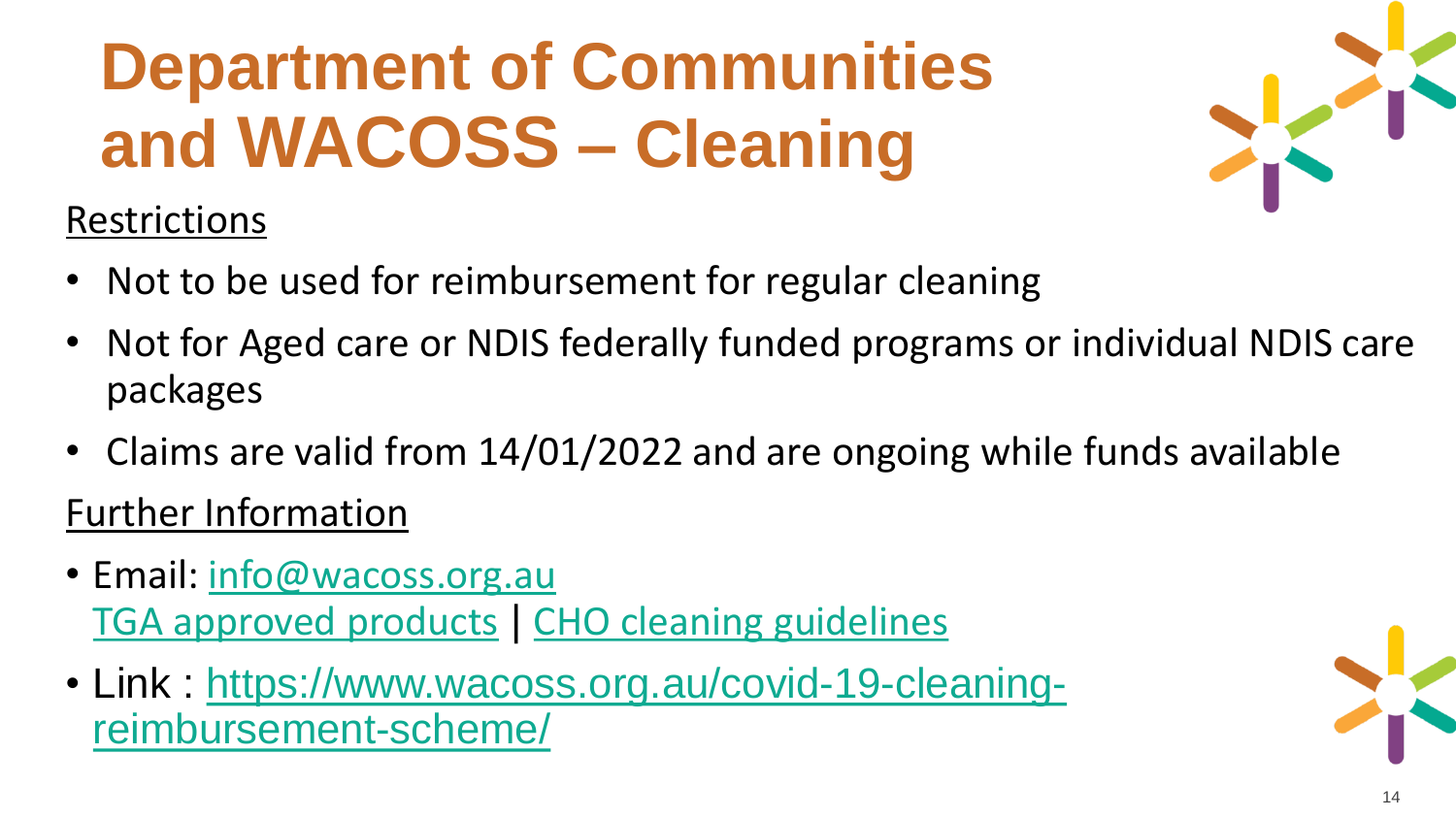## **Department of Communities and WACOSS – Community Services Surge Pool**

#### **Background**

- •Eastern states' social services sector saw significant impact to service delivery due to Omicron
- •The development of a Community Services Surge Pool (CSSP) has the potential to mitigate the impact to clients and social services
- •WACOSS developed resources and systems to enable interorganisational secondments, and will be the 'match-maker' between those needing a surge force and those with capacity to send staff on external secondment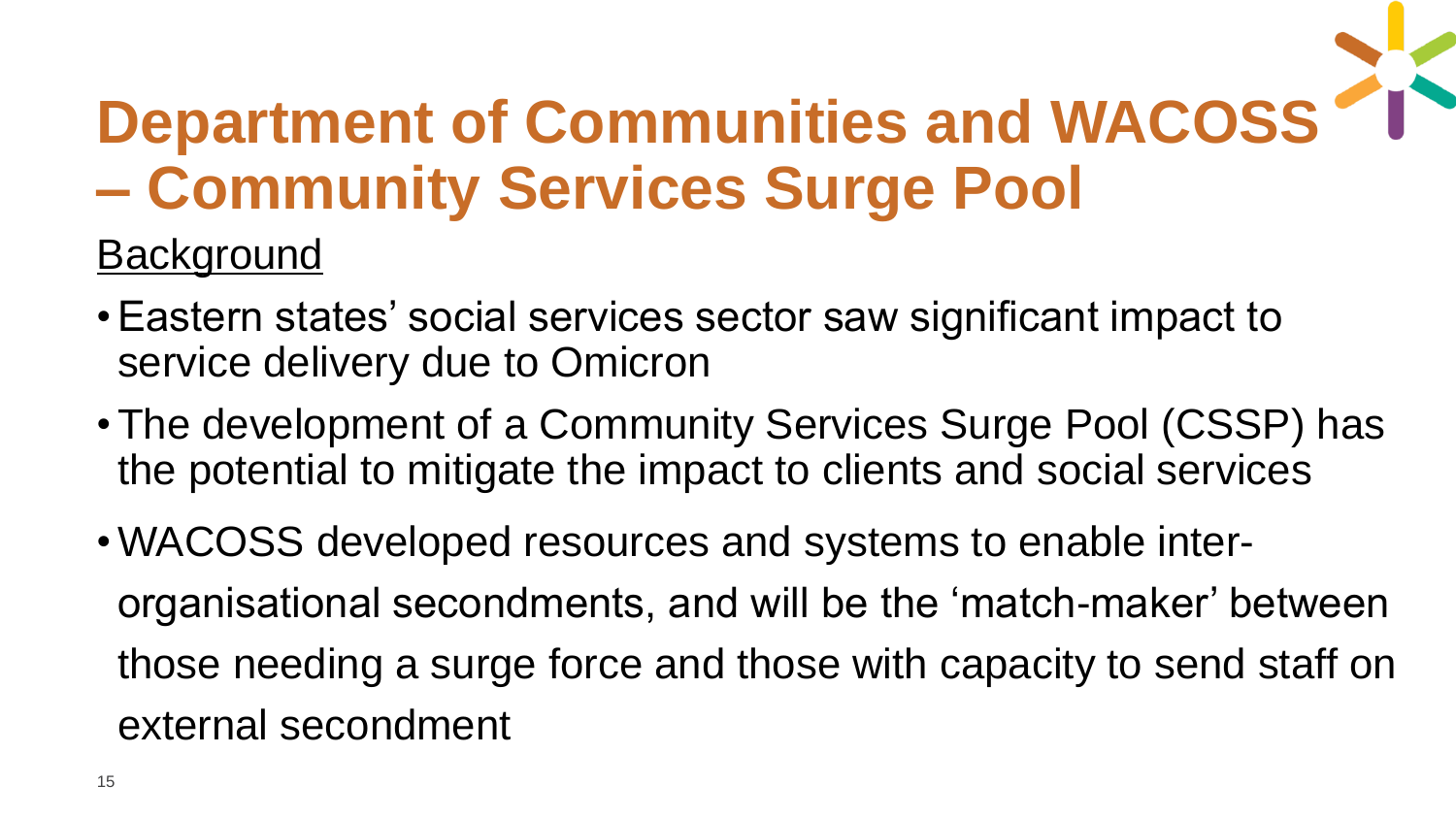### **Department of Communities and WACOSS – Community Services Surge Pool**

How it will work

- An organisation realises that they lack staff due to COVID and will be unable to operate a critical service
- The organisation contacts CSSP WACOSS to request support
- CSSP WACOSS reaches out to the Group of Participating organisations
- A willing organisation is identified
- Staff are sent across
- Follow ups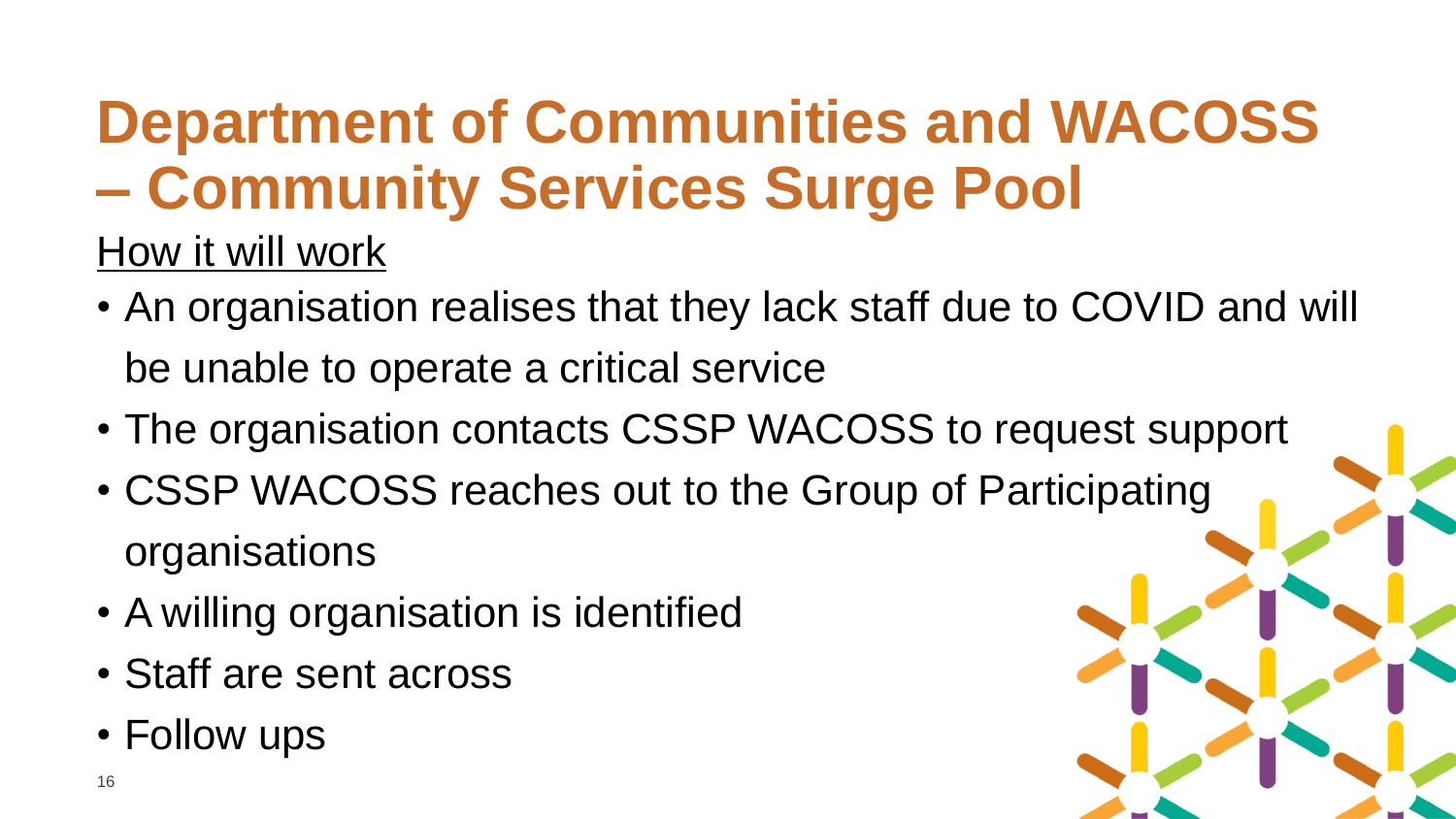#### **Department of Communities and WACOSS – Community Services Surge Pool**  Benefits of the CSSP

- Clients to continue receiving support, irrespective of workforce disruptions
- Organisations access to additional workforce for immediate deployment
- Contributing organisations can manage human resources more effectively Next steps
- We have developed the resources and systems to enable this initiative, but success is dependent on organisations to reach out and register with WACOSS.
- If you are interested to contribute to, or draw from, the Surge Pool, please visit: <https://www.wacoss.org.au/community-sector-surge-pool/>

#### **WACOSS Surge Workforce Contact**: [milan@wacoss.org.au](mailto:milan@wacoss.org.au)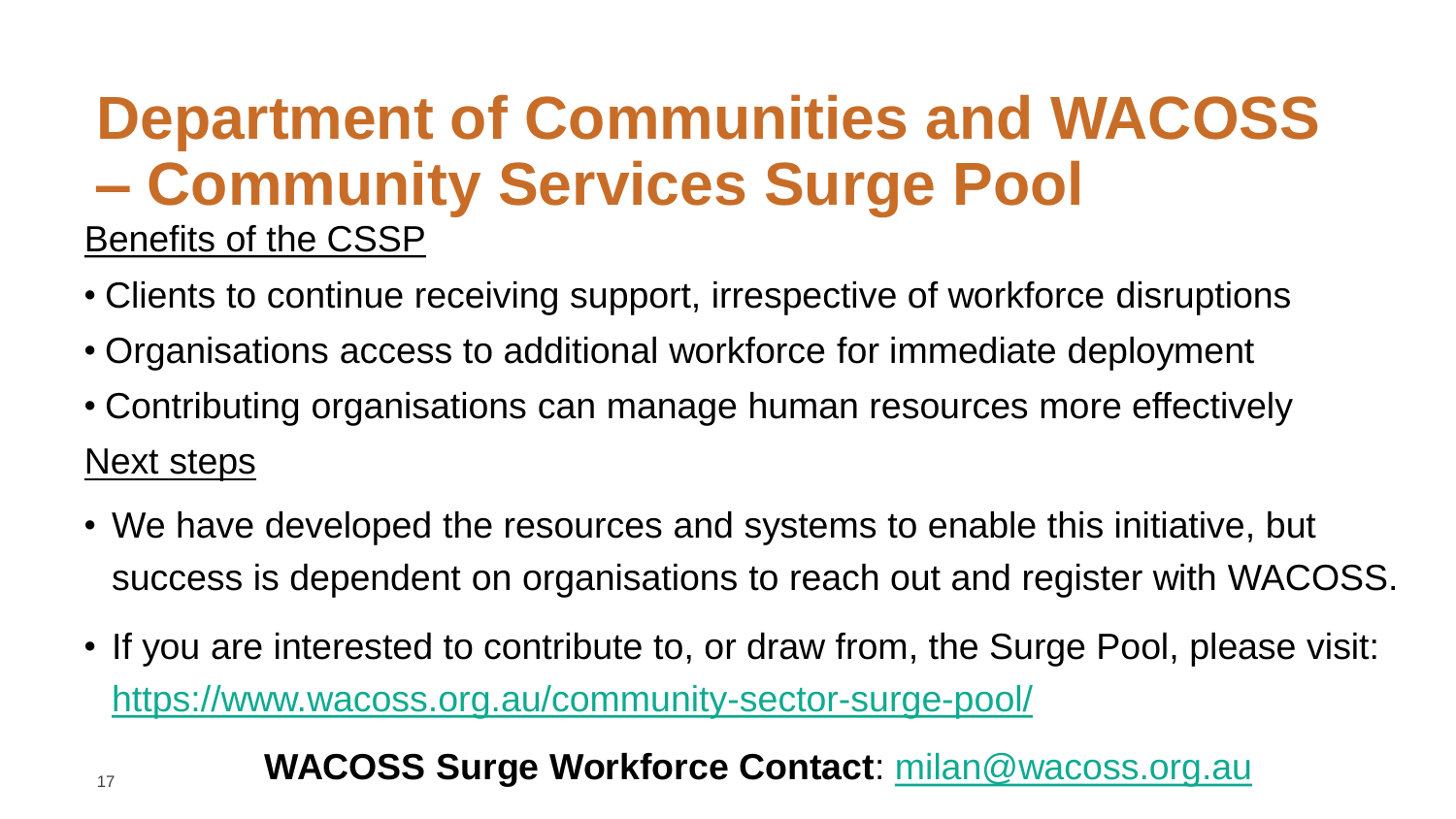# **Homeless Healthcare (HHC)**



- We provide a GP service for people experiencing homelessness in the community and hospital settings
- Have a 20 bed Medical Respite Centre for those who are too sick for streets, but not sick enough for hospital.
- Expertise in trauma-informed care, AOD and mental health
- We work collaboratively with social services
- Composed of dedicated team of doctors, nurses and caseworkers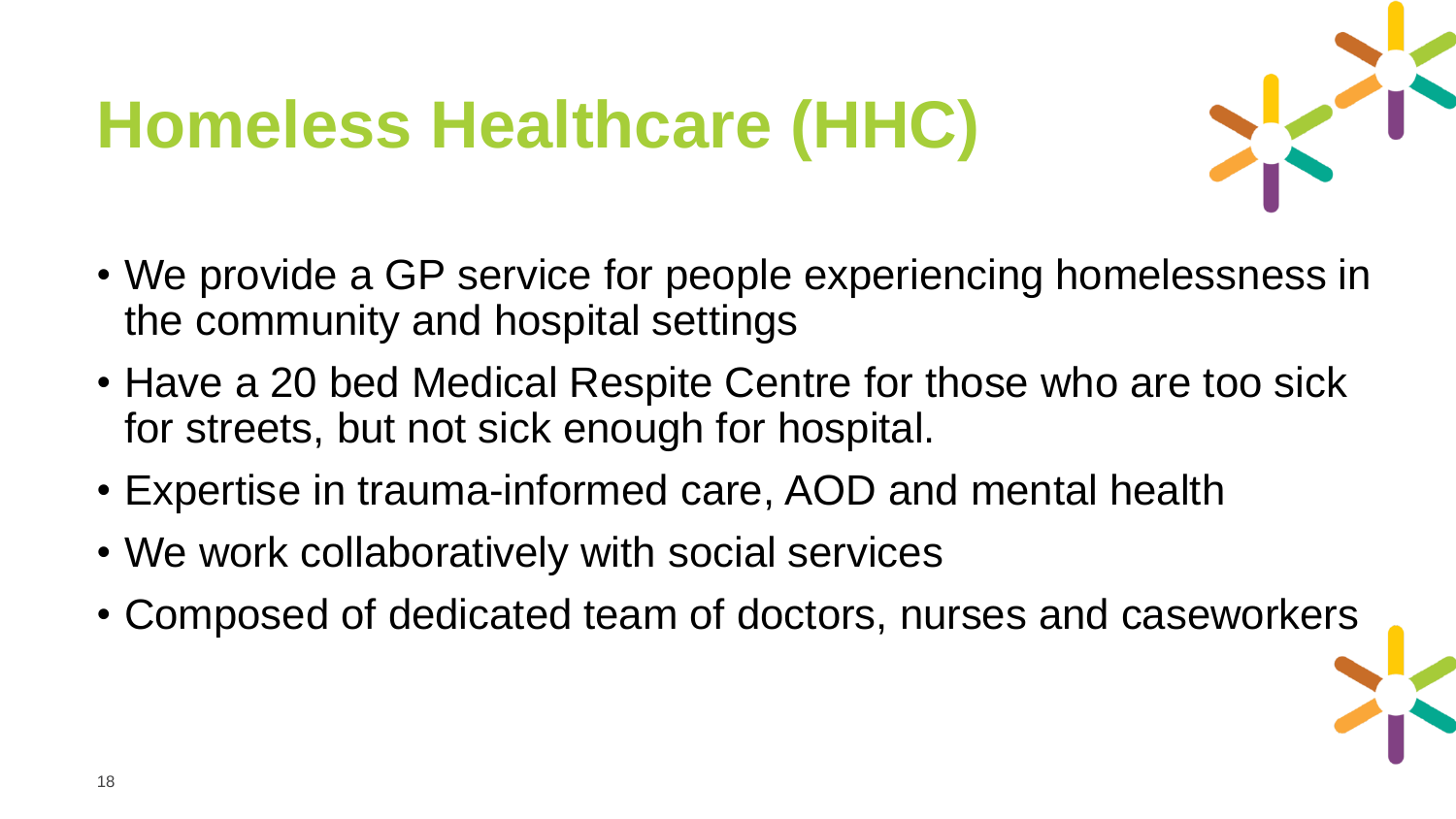## **MHC Contracted GP and Nursing Supports**



- Primarily physical healthcare however, HHC GPs and Nurses are all very mental health aware
- Mobile vaccination services available
- Face to face support for hostels with known positive COVID case(s)
- Telehealth also available
- Support to hostel residents in isolation accommodation is also available
- Available from 8.30am to 1pm, Monday to Friday
- **Referral Process** Hostel to call the MHC Hostel COVID Contact Point (6553 0666)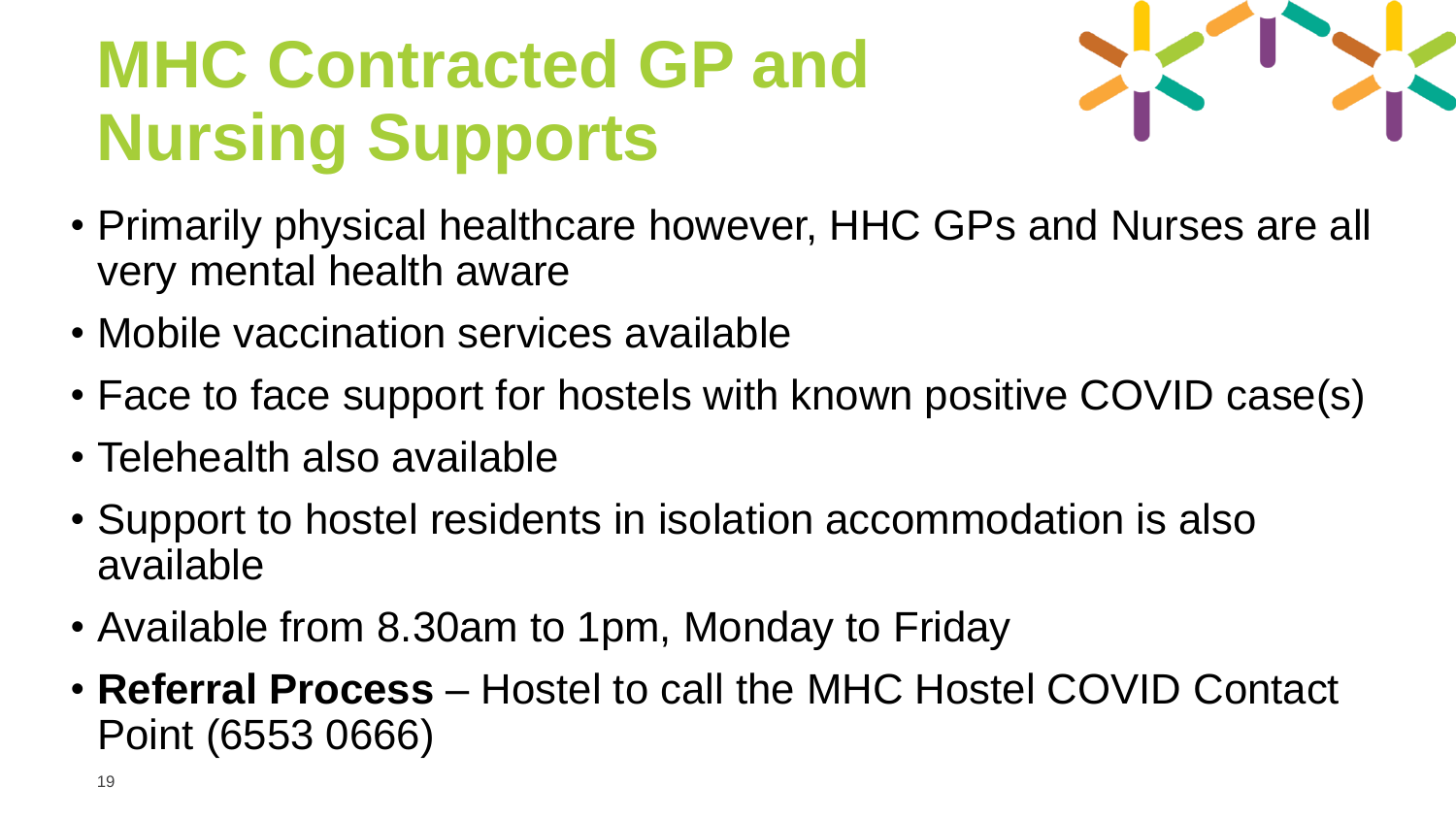## **Open Discussion**



• Comments, questions or feedback?

#### **Coordination and Communications**

**Centre** 

for Psychiatric Hostels

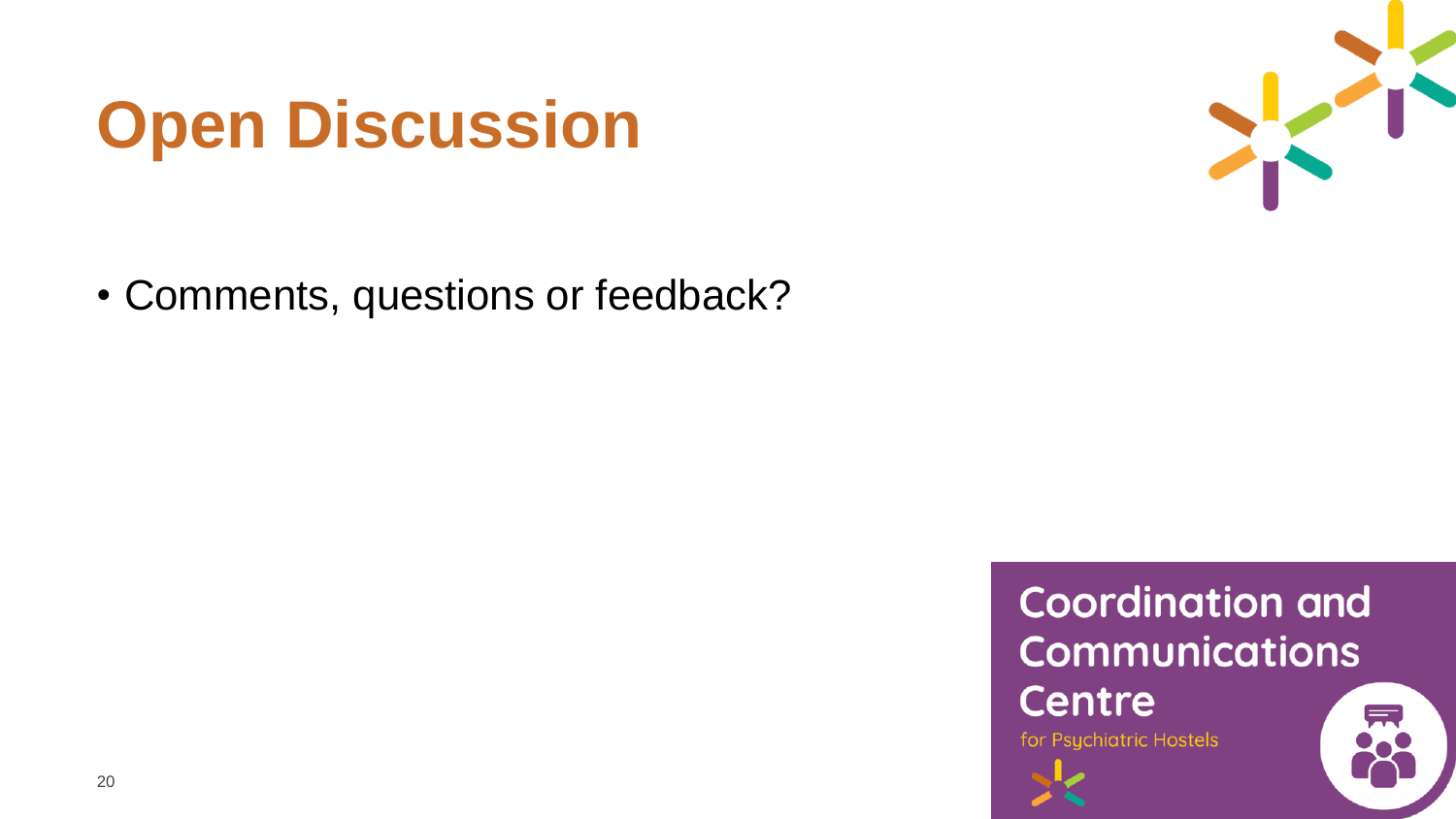## **Next fortnight**

- Regular fortnightly discussions next meeting is **Wednesday 6/04/22 at 2pm**
- Contact Point Number: 6553 0666
- Email: [covidcoordinationcentre@mhc.wa.gov.au](mailto:covidcoordinationcentre@mhc.wa.gov.au)
- Information for Hostels webpage: https://www.mhc.wa.gov.au/your-health-and[wellbeing/covid-19/information-for-psychiatric-hostels/](https://www.mhc.wa.gov.au/your-health-and-wellbeing/covid-19/information-for-psychiatric-hostels/)
- Today's slides and recording will be shared with you
- Thank you all for attending today